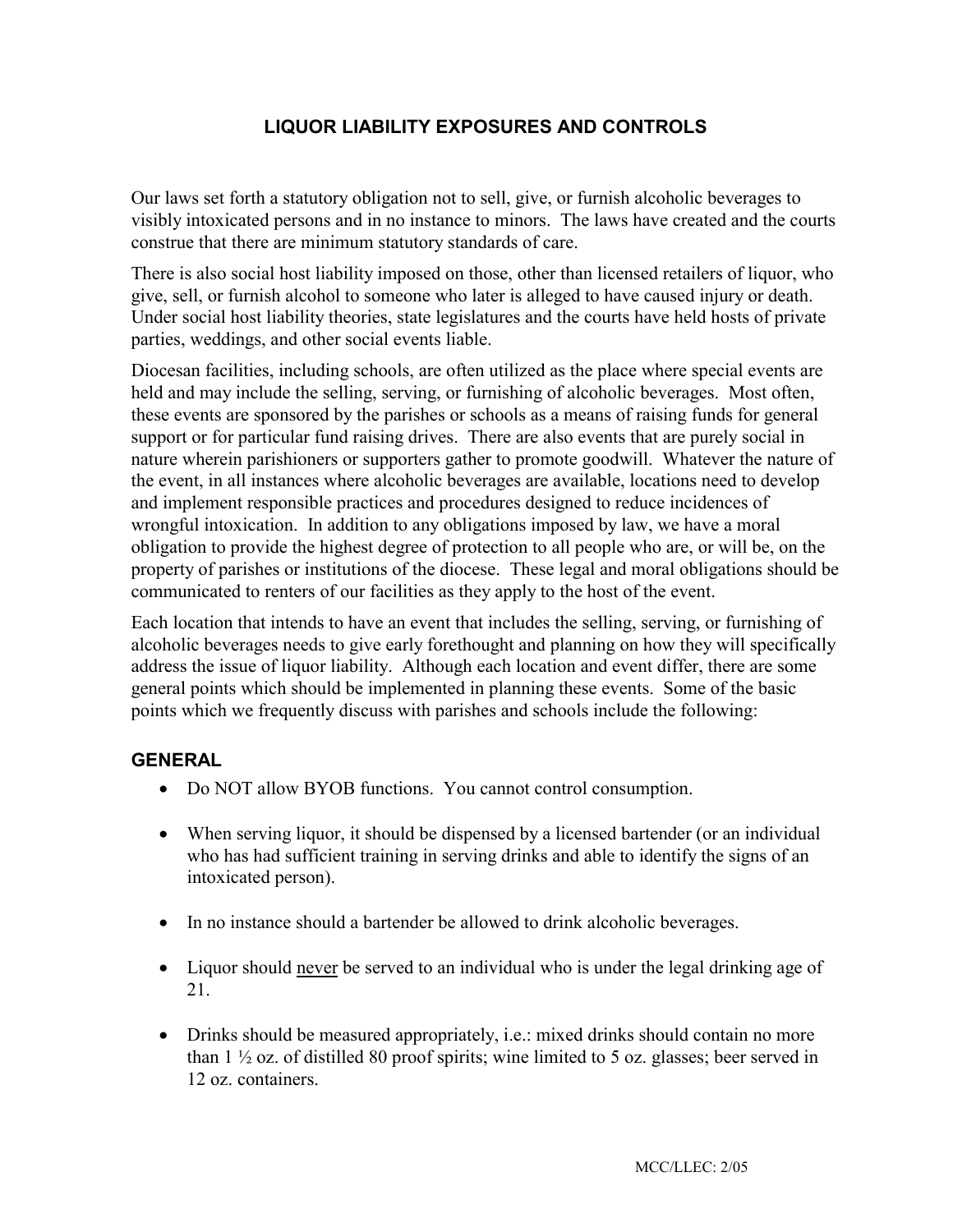## **GENERAL, (Continued)**

- Make sure that there are plenty of non-alcoholic beverages available, such as "mocktails" or punch.
- Have plenty of food to eat, such as high-protein foods rather than sweet or salty foods. Push the snacks, not the alcohol.
- The drinking should have a time limit so that the bar is not open all evening. For example, allow only 45 minutes for cocktails. Also, bring out coffee early in the evening as a signal that the drinking is over (the coffee will not sober anyone up, but it will cut off drinking more alcohol). Never offer "one for the road." If the bar is open during the course of the evening, have a policy that the bar be shut down at least one hour before the evening event will end.
- Selected, responsible adults should be out in the general area monitoring drinking activities and overseeing that minors are not consuming alcoholic beverages.
- At the entrances to an event where alcoholic beverages will be served, assigned adults should be checking IDs for age when questionable.
- Safe transportation should be promoted by providing transportation alternatives to driving for the intoxicated individual (a sign stating this policy should be posted).

### **PREMISES**

- Ensure that the parking lots and entrances safe and convenient for persons entering and exiting the buildings and premises.
- Provide adequate lighting of the outside properties and within the buildings.
- Have materials available for salting and sanding in the event of weather problems.
- Make certain the sidewalks, parking lots, and common outside areas free from defects which may cause injury (i.e. cracks, holes, broken or missing stair rails, etc.)
- Inspect the chairs and tables to insure that they are safe.
- Do NOT use flammable or hazardous materials as part of the decorations.
- Make certain fire extinguishers, emergency lights, and exit signs work properly.
- Do NOT exceed the occupancy limit of the room or area to be used.
- Provide first aid materials and a telephone.
- Post emergency numbers by the telephone.
- MCC/LLEC: 2/05 • Identify someone with certified Basic First Aid and CPR training for the event.